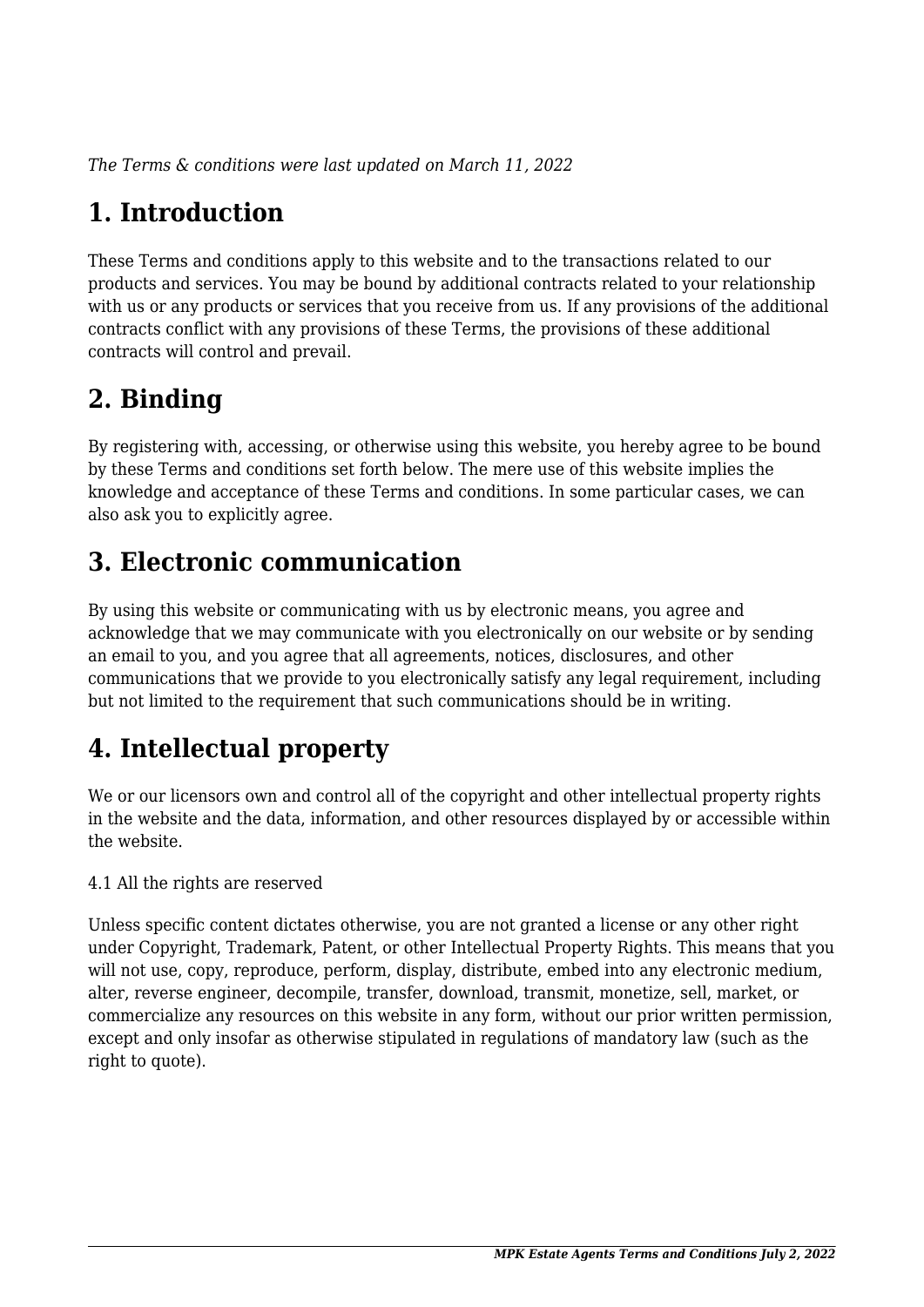## **5. Third-party property**

Our website may include hyperlinks or other references to other party's websites. We do not monitor or review the content of other party's websites which are linked to from this website. Products or services offered by other websites shall be subject to the applicable Terms and Conditions of those third parties. Opinions expressed or material appearing on those websites are not necessarily shared or endorsed by us.

We will not be responsible for any privacy practices or content of these sites. You bear all risks associated with the use of these websites and any related third-party services. We will not accept any responsibility for any loss or damage in whatever manner, however caused, resulting from your disclosure to third parties of personal information.

#### **6. Responsible use**

By visiting our website, you agree to use it only for the purposes intended and as permitted by these Terms, any additional contracts with us, and applicable laws, regulations, and generally accepted online practices and industry guidelines. You must not use our website or services to use, publish or distribute any material which consists of (or is linked to) malicious computer software; use data collected from our website for any direct marketing activity, or conduct any systematic or automated data collection activities on or in relation to our website.

Engaging in any activity that causes, or may cause, damage to the website or that interferes with the performance, availability, or accessibility of the website is strictly prohibited.

## **7. Registration**

You may register for an account with our website. During this process, you may be required to choose a password. You are responsible for maintaining the confidentiality of passwords and account information and agree not to share your passwords, account information, or secured access to our website or services with any other person. You must not allow any other person to use your account to access the website because you are responsible for all activities that occur through the use of your passwords or accounts. You must notify us immediately if you become aware of any disclosure of your password.

After account termination, you will not attempt to register a new account without our permission.

### **8. Idea submission**

Do not submit any ideas, inventions, works of authorship, or other information that can be considered your own intellectual property that you would like to present to us unless we have first signed an agreement regarding the intellectual property or a non-disclosure agreement. If you disclose it to us absent such written agreement, you grant to us a worldwide, irrevocable,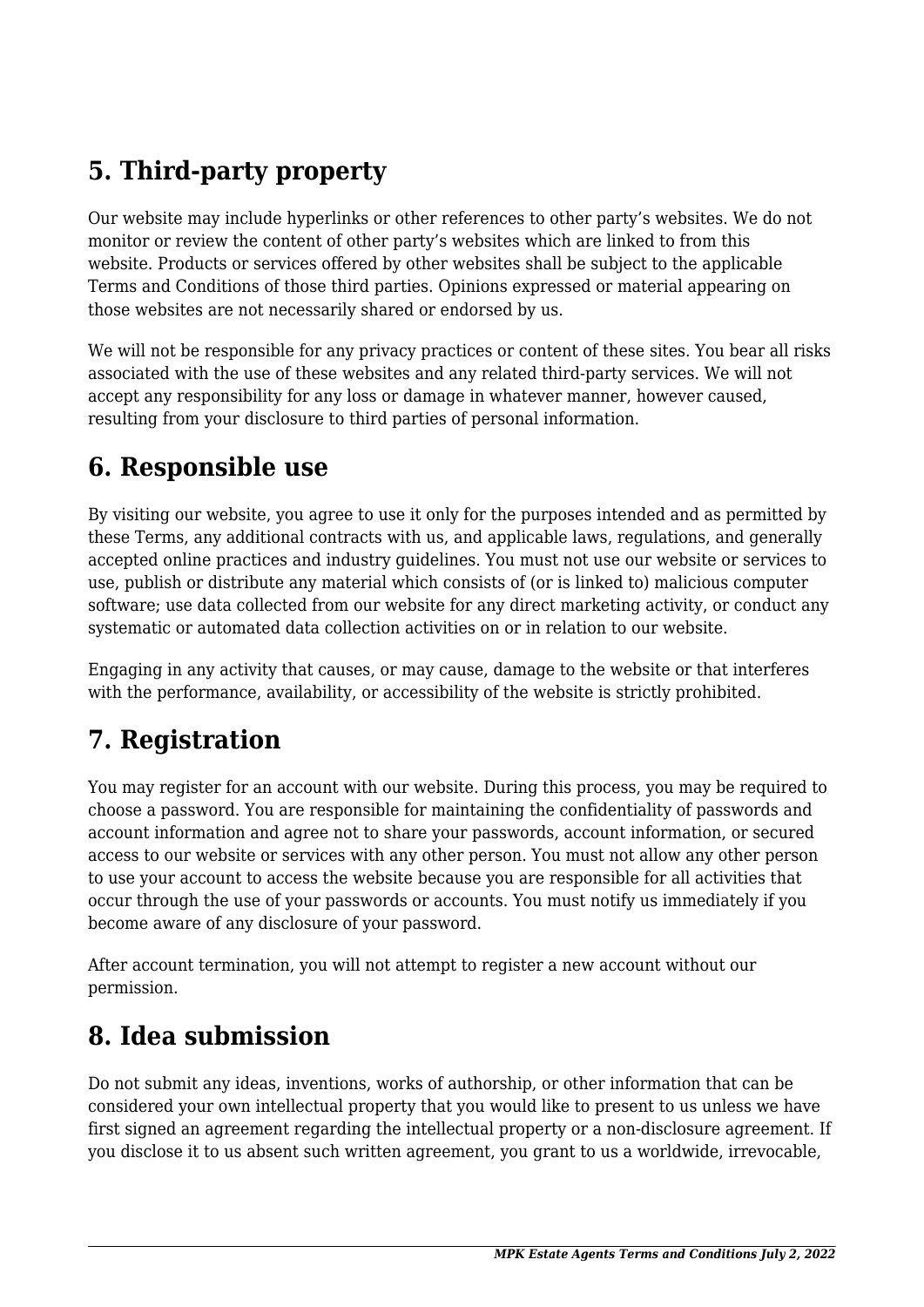non-exclusive, royalty-free license to use, reproduce, store, adapt, publish, translate and distribute your content in any existing or future media.

### **9. Termination of use**

We may, in our sole discretion, at any time modify or discontinue access to, temporarily or permanently, the website or any Service thereon. You agree that we will not be liable to you or any third party for any such modification, suspension or discontinuance of your access to, or use of, the website or any content that you may have shared on the website. You will not be entitled to any compensation or other payment, even if certain features, settings, and/or any Content you have contributed or have come to rely on, are permanently lost. You must not circumvent or bypass, or attempt to circumvent or bypass, any access restriction measures on our website.

## **10. Warranties and liability**

Nothing in this section will limit or exclude any warranty implied by law that it would be unlawful to limit or to exclude. This website and all content on the website are provided on an "as is" and "as available" basis and may include inaccuracies or typographical errors. We expressly disclaim all warranties of any kind, whether express or implied, as to the availability, accuracy, or completeness of the Content. We make no warranty that:

- this website or our content will meet your requirements;
- this website will be available on an uninterrupted, timely, secure, or error-free basis.

Nothing on this website constitutes or is meant to constitute, legal, financial or medical advice of any kind. If you require advice you should consult an appropriate professional.

The following provisions of this section will apply to the maximum extent permitted by applicable law and will not limit or exclude our liability in respect of any matter which it would be unlawful or illegal for us to limit or to exclude our liability. In no event will we be liable for any direct or indirect damages (including any damages for loss of profits or revenue, loss or corruption of data, software or database, or loss of or harm to property or data) incurred by you or any third party, arising from your access to, or use of, our website.

Except to the extent any additional contract expressly states otherwise, our maximum liability to you for all damages arising out of or related to the website or any products and services marketed or sold through the website, regardless of the form of legal action that imposes liability (whether in contract, equity, negligence, intended conduct, tort or otherwise) will be limited to the total price that you paid to us to purchase such products or services or use the website. Such limit will apply in the aggregate to all of your claims, actions and causes of action of every kind and nature.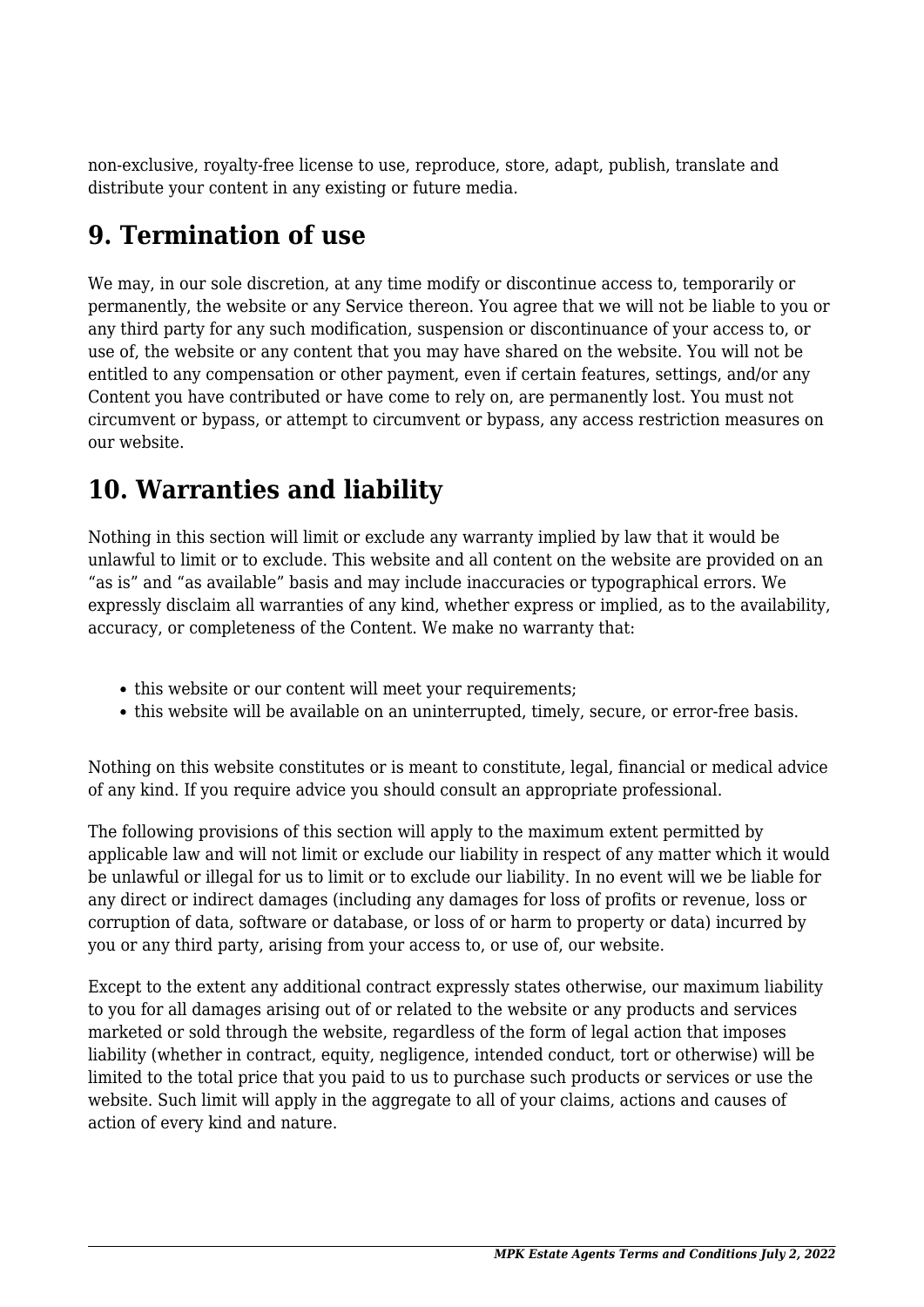# **11. Privacy**

To access our website and/or services, you may be required to provide certain information about yourself as part of the registration process. You agree that any information you provide will always be accurate, correct, and up to date.

We have developed a policy to address any privacy concerns you may have. For more information, please see our Privacy Statement and our Cookie Policy.

# **12. Accessibility**

We are committed to making the content we provide accessible to individuals with disabilities. If you have a disability and are unable to access any portion of our website due to your disability, we ask you to give us a notice including a detailed description of the issue you encountered. If the issue is readily identifiable and resolvable in accordance with industrystandard information technology tools and techniques we will promptly resolve it.

## **13. Export restrictions / Legal compliance**

Access to the website from territories or countries where the Content or purchase of the products or Services sold on the website is illegal is prohibited. You may not use this website in violation of export laws and regulations of United Kingdom.

## **14. Assignment**

You may not assign, transfer or sub-contract any of your rights and/or obligations under these Terms and conditions, in whole or in part, to any third party without our prior written consent. Any purported assignment in violation of this Section will be null and void.

## **15. Breaches of these Terms and conditions**

Without prejudice to our other rights under these Terms and Conditions, if you breach these Terms and Conditions in any way, we may take such action as we deem appropriate to deal with the breach, including temporarily or permanently suspending your access to the website, contacting your internet service provider to request that they block your access to the website, and/or commence legal action against you.

# **16. Force majeure**

Except for obligations to pay money hereunder, no delay, failure or omission by either party to carry out or observe any of its obligations hereunder will be deemed to be a breach of these Terms and conditions if and for as long as such delay, failure or omission arises from any cause beyond the reasonable control of that party.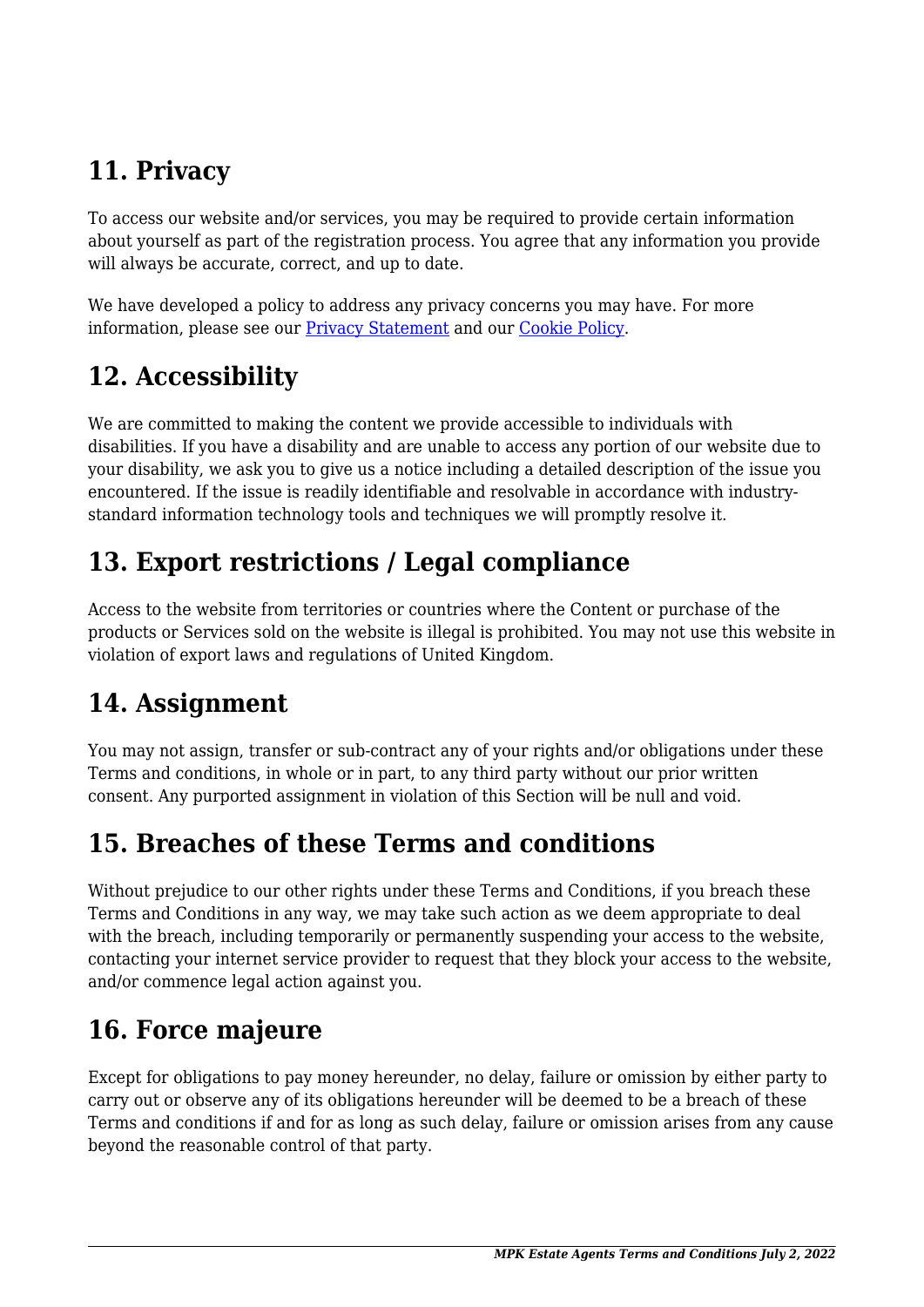# **17. Indemnification**

You agree to indemnify, defend and hold us harmless, from and against any and all claims, liabilities, damages, losses and expenses, relating to your violation of these Terms and conditions, and applicable laws, including intellectual property rights and privacy rights. You will promptly reimburse us for our damages, losses, costs and expenses relating to or arising out of such claims.

#### **18. Waiver**

Failure to enforce any of the provisions set out in these Terms and Conditions and any Agreement, or failure to exercise any option to terminate, shall not be construed as waiver of such provisions and shall not affect the validity of these Terms and Conditions or of any Agreement or any part thereof, or the right thereafter to enforce each and every provision.

#### **19. Language**

These Terms and Conditions will be interpreted and construed exclusively in English. All notices and correspondence will be written exclusively in that language.

#### **20. Entire agreement**

These Terms and Conditions, together with our *privacy statement* and *cookie policy*, constitute the entire agreement between you and Morgan Payne & Knightly Estate Agents in relation to your use of this website.

## **21. Updating of these Terms and conditions**

We may update these Terms and Conditions from time to time. It is your obligation to periodically check these Terms and Conditions for changes or updates. The date provided at the beginning of these Terms and Conditions is the latest revision date. Changes to these Terms and Conditions will become effective upon such changes being posted to this website. Your continued use of this website following the posting of changes or updates will be considered notice of your acceptance to abide by and be bound by these Terms and Conditions.

## **22. Choice of Law and Jurisdiction**

These Terms and Conditions shall be governed by the laws of United Kingdom. Any disputes relating to these Terms and Conditions shall be subject to the jurisdiction of the courts of United Kingdom. If any part or provision of these Terms and Conditions is found by a court or other authority to be invalid and/or unenforceable under applicable law, such part or provision will be modified, deleted and/or enforced to the maximum extent permissible so as to give effect to the intent of these Terms and Conditions. The other provisions will not be affected.